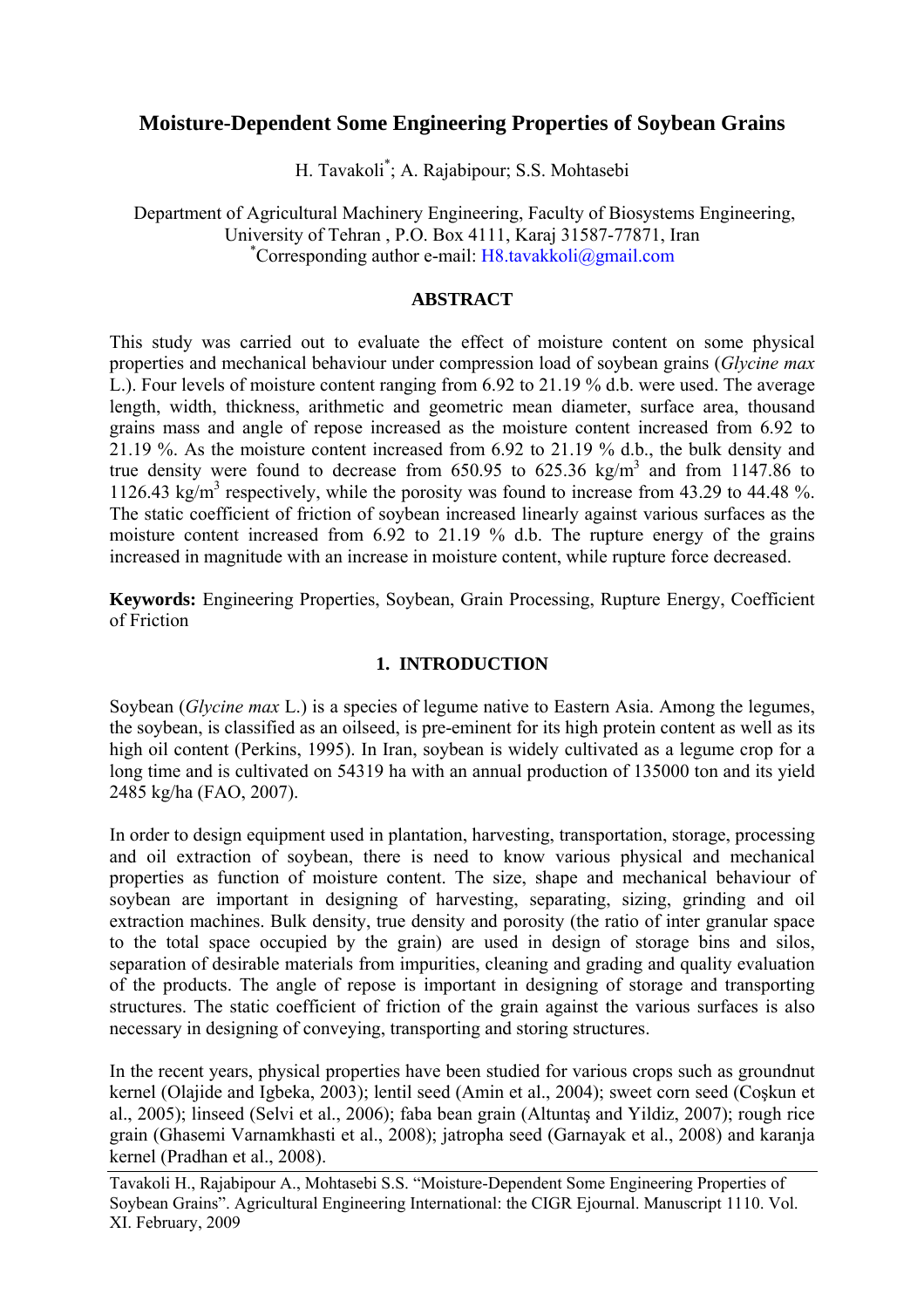Review of literatures showed that there is not much information relating to moisturedependent physical properties and mechanical behaviour of soybean grain. Therefore the objective of this study was to investigate some moisture-dependent physical and mechanical properties of soybean grains, namely, linear dimensions, size, sphericity, surface area, thousand grain mass, bulk density, true density, porosity, angle of repose and static coefficient of friction on various surfaces in the moisture content range from 6.92 % to 21.19 % d.b. In addition, the effects of moisture content on rupture force and rupture energy of soybean grains were determined in this study.

### **2. MATERIALS AND METHODS**

The soybean cultivar, Williams (Fig. 1), used for this study, was obtained from the seed and seedling research institute, Karaj, Iran. The cultivar Williams, used in the current study, is one of the prevalent varieties in Iran. The samples were manually cleaned to remove foreign matter, dust, dirt, broken and immature grains. The initial moisture content of the samples was determined by oven drying at  $103 \pm 1$  °C for 72 h (ASAE, 2006b). The initial moisture content of the grains was 6.92 % d.b.

The samples of the desired moisture contents were prepared by adding the amount of distilled water as calculated from the following relationship (Coskun et al., 2005):

$$
Q = \frac{W_i (M_f - M_i)}{100 - M_f} \tag{1}
$$

Where *Q* is the mass of water added, kg,  $W_i$  is the initial mass of the sample in kg,  $M_i$  is the initial moisture content of the sample in  $d.b.^{\%}$  and  $M_f$  is the final moisture content of the sample in d.b.%.

The samples were then transferred to separate polyethylene bags and the bags sealed tightly. The samples were kept at 5  $\degree$ C in a refrigerator for a week to enable the moisture to be distributed uniformly throughout the sample. Before starting a test, the required quantities of the samples were taken out of the refrigerator and allowed to warm up to the room temperature for about 2 h. The rewetting technique to attain the desired moisture content in kernel and grain has frequently been used (Nimkar and Chattopadhyay, 2001; Sacilik et al., 2003; Coşkun et al., 2005; Garnayak et al., 2008; Pradhan et al., 2008). All the physical and mechanical properties of the grains were assessed at moisture levels of 6.92, 11.63, 16.42 and 21.19 % d.b. Five replications of each test were made at each moisture level. For each moisture content, the length, width, thickness and mass of soybean grains were measured on randomly selected 100 soybean grains. The length, width and thickness of materials were measured using a digital caliper with an accuracy of 0.01 mm.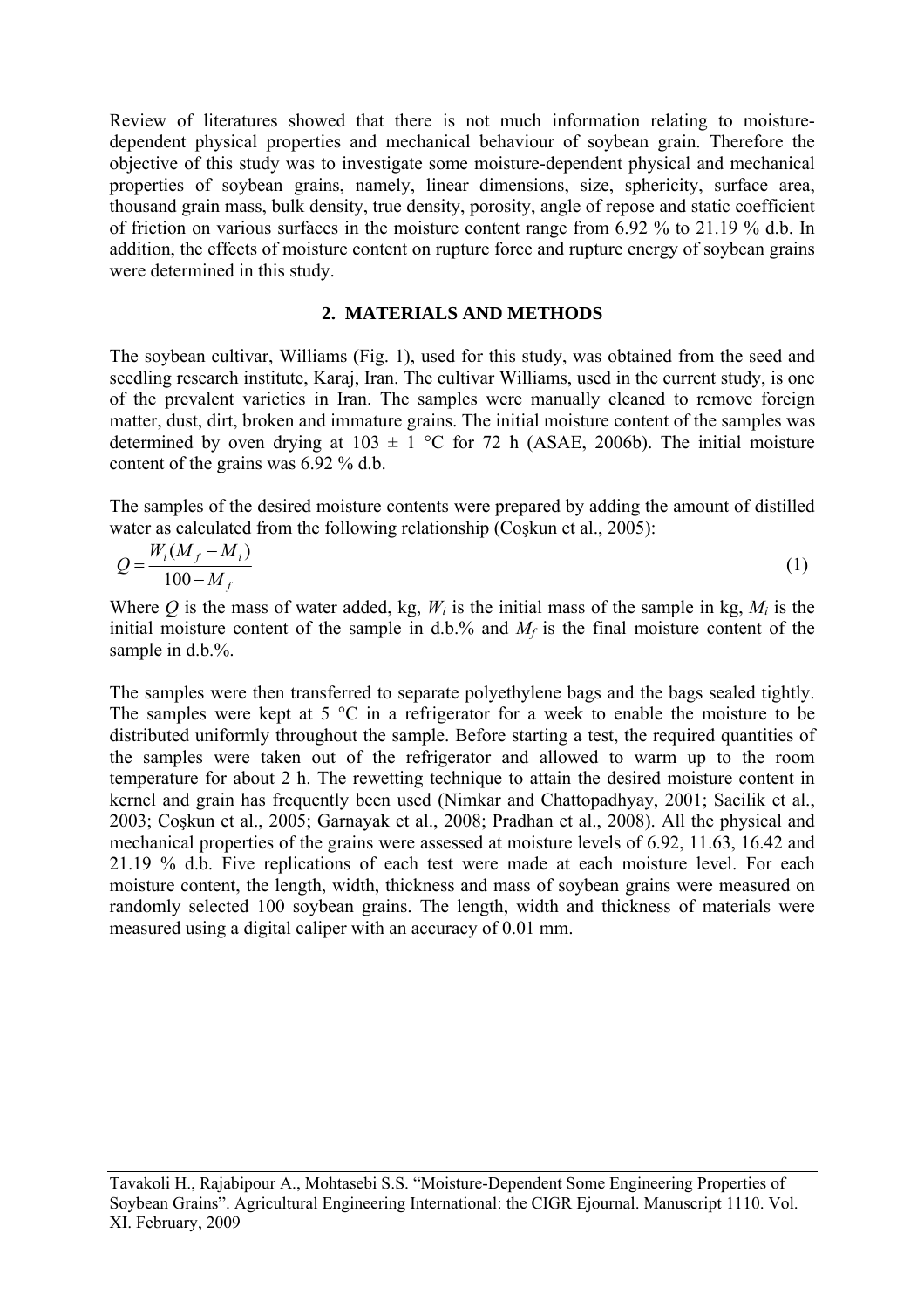

Figure 1. Soybean grains.

The average diameter of the grains was calculated by using the arithmetic mean and geometric mean of the three axial dimensions. The arithmetic mean diameter *Da* and geometric mean diameter  $D_g$  of the grains were calculated by using the following relationships (Mohsenin, 1970):

$$
D_a = \frac{L + W + T}{3} \tag{2}
$$

$$
D_g = (LWT)^{1/3} \tag{3}
$$

The sphericity  $\Phi$ , of soybean grains was calculated by using the following relationship (Mohsenin, 1970):

$$
\Phi = \left[ \frac{(LWT)^{1/3}}{L} \right] \times 100 \tag{4}
$$

Where *L* is the length, *W* is the width and *T* is the thickness, all in mm.

The thousand grains mass was determined using a digital electronic balance having an accuracy of 0.001 g. To evaluate the thousand grain mass, 100 grains were randomly selected from the bulk sample and averaged. The surface area of soybean grain was found by analogy with a sphere of the same geometric mean diameter, using the following relationship (Sacilik et al., 2003; Tunde-Akintunde and Akintunde, 2004; Altuntaş et al., 2005):

$$
S = \pi D_g^2 \tag{5}
$$

Where  $S$  is the surface area in mm<sup>2</sup>.

The true density was defined as the ratio between the mass of soybean grains and the true volume of the grains, and determined using the toluene  $(C_7H_8)$  displacement method. Toluene was used instead of water because it is absorbed by grains to a lesser extent. The volume of toluene displaced was found by immersing a weighted quantity of soybean grains in the measured toluene (Sacilik et al., 2003; Garnayak et al., 2008; Pradhan et al., 2008). The bulk density was determined using the mass/volume relationship, by filling an empty plastic container of predetermined volume and tare weight with the grains by pouring from a constant height, striking off the top level and weighing (Ghasemi Varnamkhasti et al., 2008).

Tavakoli H., Rajabipour A., Mohtasebi S.S. "Moisture-Dependent Some Engineering Properties of Soybean Grains". Agricultural Engineering International: the CIGR Ejournal. Manuscript 1110. Vol. XI. February, 2009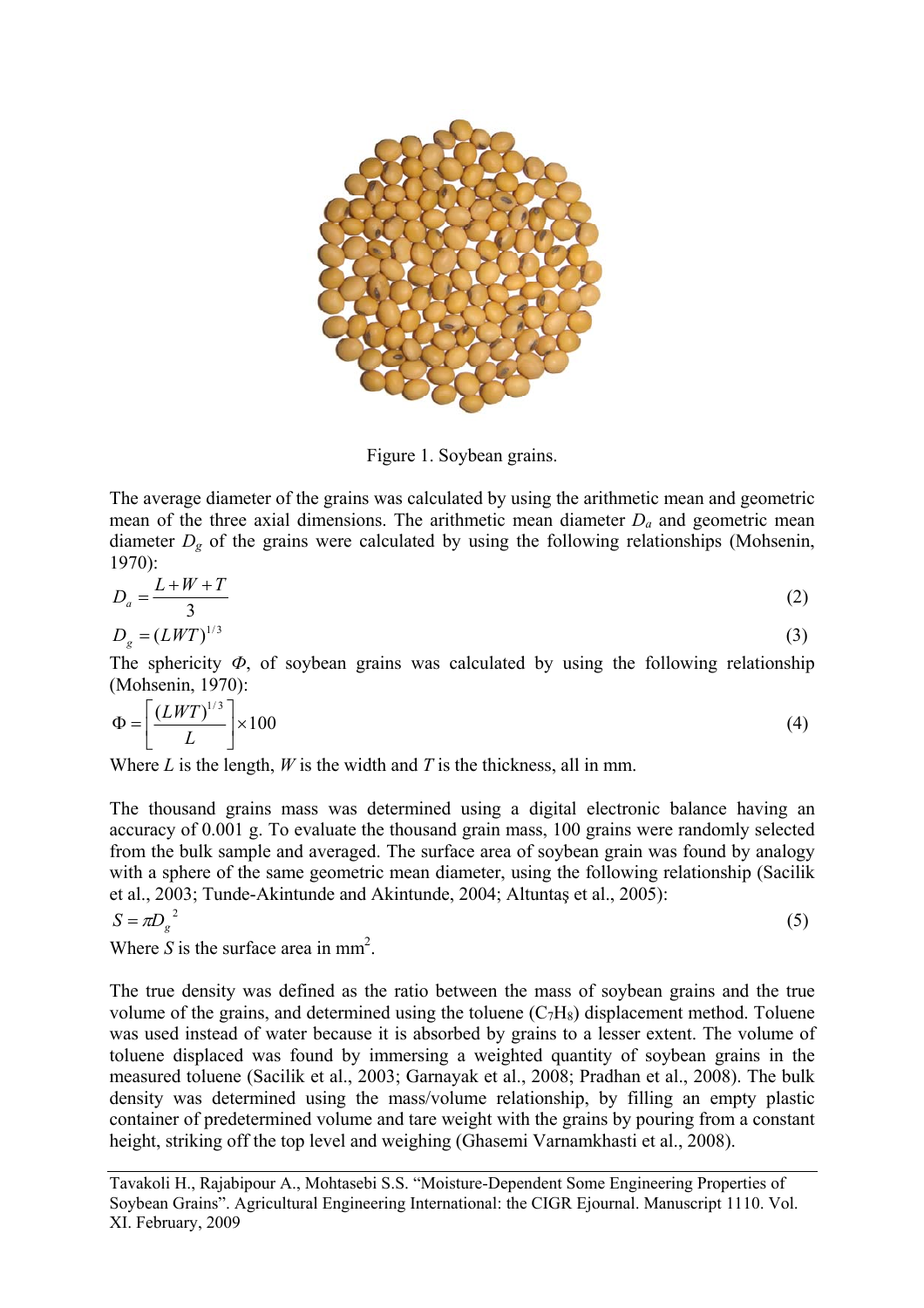The porosity of the grains was calculated from bulk and true densities using the relationship given by Mohsenin (1970) as follows:

$$
\varepsilon = (1 - \frac{\rho_b}{\rho_t}) \times 100
$$
\n<sup>(6)</sup>

Where  $\varepsilon$  is the porosity in %,  $\rho_b$  is the bulk density in kg/m<sup>3</sup> and  $\rho_t$  is the true density in kg/m<sup>3</sup>.

The angle of repose is the angle compared to the horizontal at which the material will stand when piled. This was determined by using the apparatus (Fig. 2) consisting of a plywood box of  $140\times160\times35$  mm and two plates: fixed and adjustable. The box was filled with the sample, and then the adjustable plate was inclined gradually allowing the grains to follow and assume a natural slope, this was measured as emptying angle of repose (Tabatabaeefar, 2003; Ghasemi Varnamkhasti et al., 2008).

The static coefficients of friction of soybean grains against three different surfaces, namely, plywood, glass and galvanized iron sheet were determined using a cylinder of diameter 75 mm diameter and 50 mm depth, filled with grains. With the cylinder resting on the surface, the surface was raised gradually until the filled cylinder just started to slide down (Razavi and Milani, 2006; Ghasemi Varnamkhasti et al., 2008). The coefficient of friction was calculated from the following relationship:

 $\mu = \tan \alpha$  (7) Where  $\mu$  is the coefficient of friction and  $\alpha$  is the angle of tilt in degrees.



Figure 2. Apparatus for measuring empting angle of repose.

To determine the mechanical properties of soybean, a proprietary tension/compression testing machine (Instron Universal Testing Machine /SMT-5, SANTAM Company, Tehran, Iran) was used, equipped with a 500 kg compression load cell and integrator (Saiedirad et al., 2008). The measurement accuracy was  $\pm 0.001$  N in force and 0.001 mm in deformation. The individual grain was loaded between two parallel plates of the machine and compressed along with thickness until rupture occurred as is denoted by a rupture point in the force–deformation curve. The rupture point is a point on the force–deformation curve at which the loaded specimen shows a visible or invisible failure in the form of breaks or cracks. This point is detected by a continuous decrease of the load in the force-deformation diagram. While the rupture point was detected, the loading was stopped. These tests were carried out at the loading rate of 5 mm/min for all moisture levels (ASAE, 2006a).

Tavakoli H., Rajabipour A., Mohtasebi S.S. "Moisture-Dependent Some Engineering Properties of Soybean Grains". Agricultural Engineering International: the CIGR Ejournal. Manuscript 1110. Vol. XI. February, 2009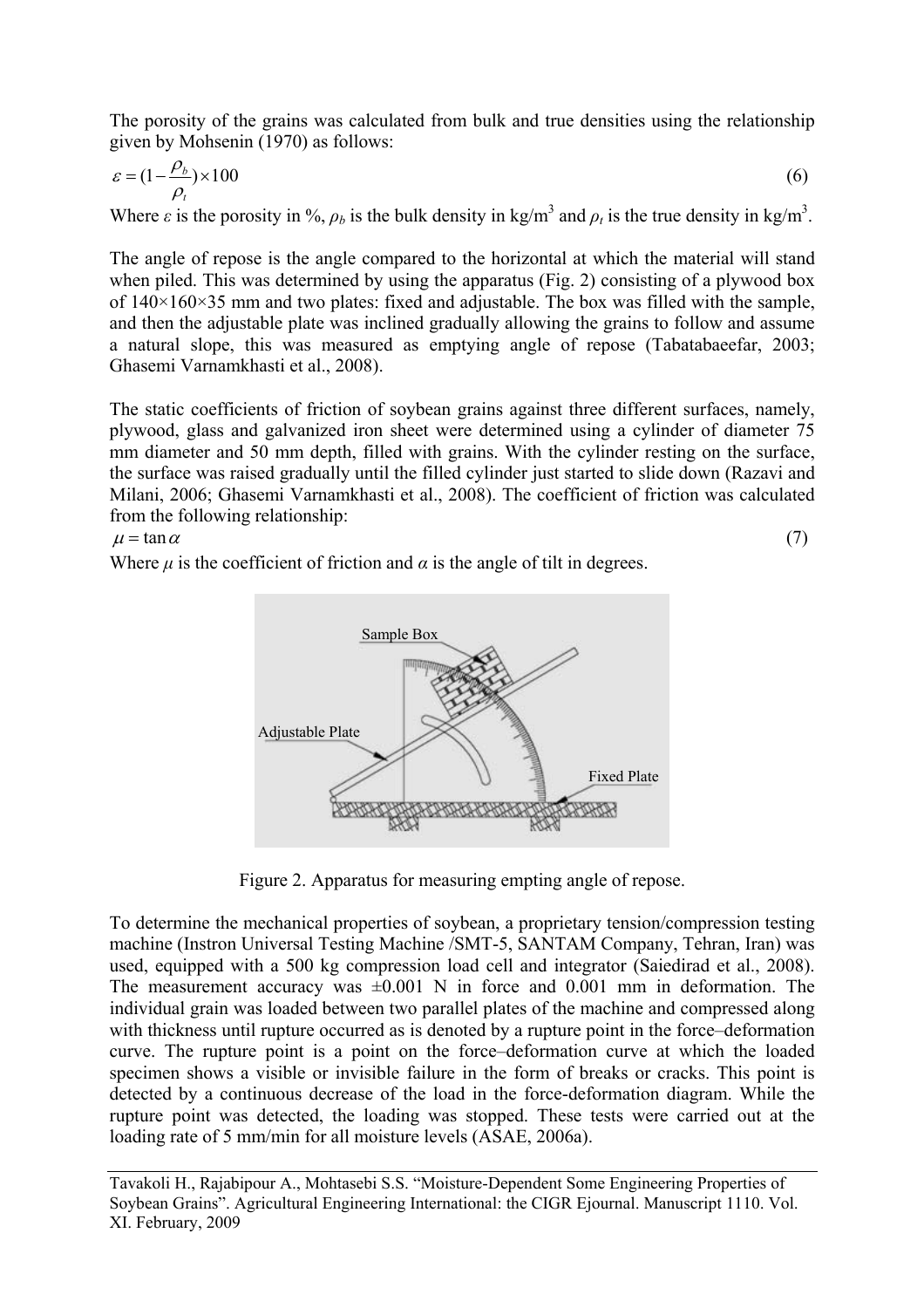The mechanical behaviour of soybean grains were expressed in terms of rupture force and rupture energy required for initial rupture. Three replications were made for each test and 10 samples were used in each test. Energy absorbed by the sample at rupture was determined by calculating the area under the force–deformation curve from the following relationship:

$$
E_a = \left[\frac{F_r D_r}{2}\right] \tag{8}
$$

Where  $E_a$  is the rupture energy in mJ,  $F_r$  is the rupture force in N and  $D_r$  is the deformation at rupture point (Braga et al., 1999).

The results obtained were subjected to analysis of variance (ANOVA) and Duncan's test using SPSS 13 (SPSS Inc., USA) software and analysis of regression using Microsoft Excel 2003 (Microsoft Corp., USA).

### **3. RESULTS AND DISCUSSION**

The effect of moisture content on all physical and mechanical properties of soybean grains was significant at 5 % probability level. Results obtained are discussed in detail below.

### **3.1. Grain dimensions**

Average values of the three principal dimensions of soybean grain, namely, length, width and thickness determined in this study at different moisture contents are presented in Table 1. Each principal dimension appeared to be linearly dependent on the moisture content as shown in Fig. 3. Very high correlation was observed between the three principal dimensions and moisture content indicating that upon moisture absorption, the soybean grain expands in length, width and thickness within the moisture range of 6.92 to 21.19 % d.b. The average length, width and thickness of the 100 grains varied from 7.27 to 8.25 mm, 6.48 to 6.97 mm and 5.41 to 5.94 mm, respectively as the moisture content increased from 6.92 to 21.19 % d.b. Differences between values are statistically important at *P* < 0.05.



Figure 3. Variation of principal dimensions of soybean grains with moisture content. ( $\blacktriangle$ ) Length;  $\left( \bullet \right)$  Width;  $\left( \bullet \right)$  Thickness.

Tavakoli H., Rajabipour A., Mohtasebi S.S. "Moisture-Dependent Some Engineering Properties of Soybean Grains". Agricultural Engineering International: the CIGR Ejournal. Manuscript 1110. Vol. XI. February, 2009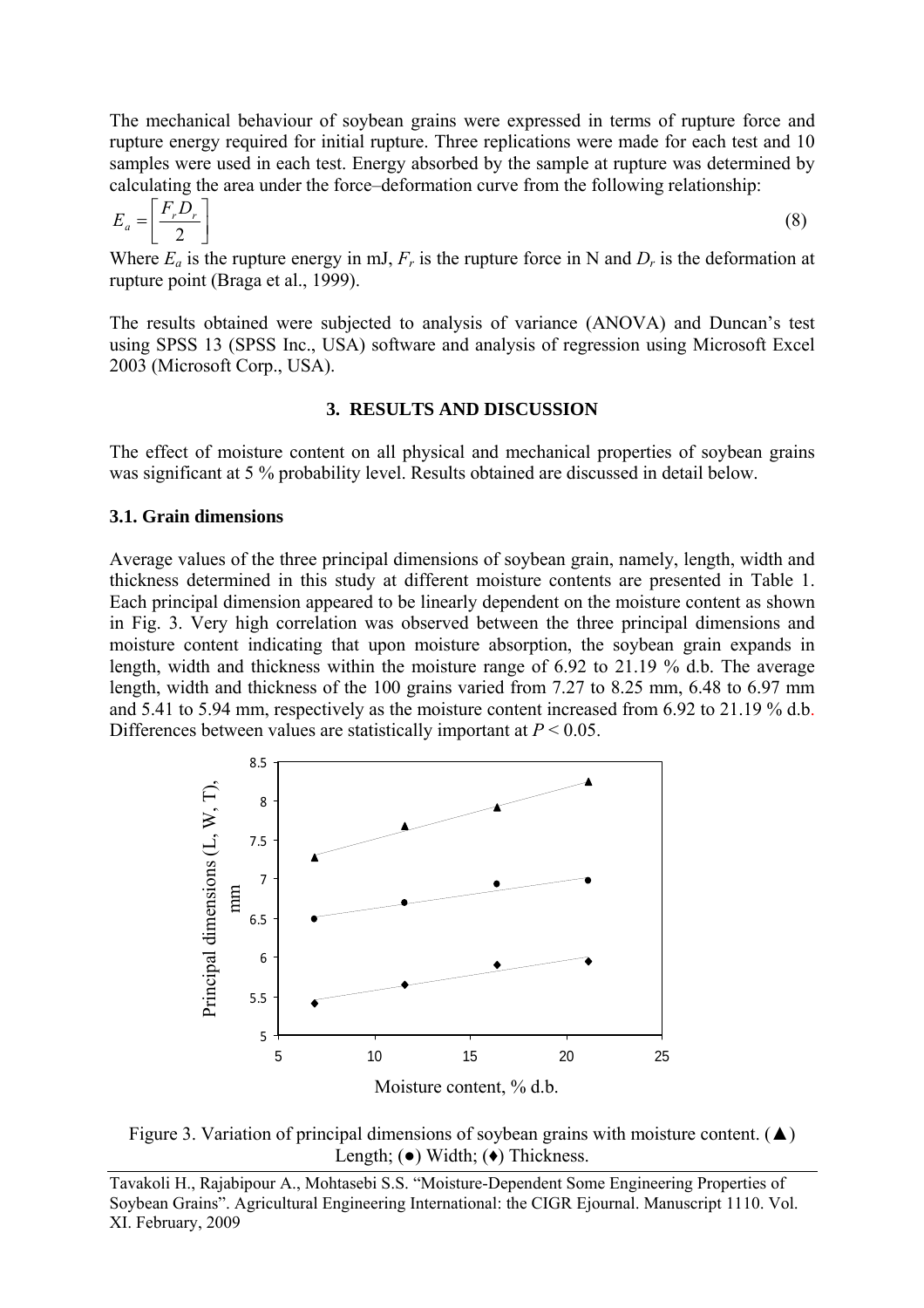The average diameter calculated by the arithmetic mean and geometric mean are also presented in Table 1. The average diameters increased with the increased in moisture content as axial dimensions. The arithmetic and geometric mean diameter ranged from 6.39 to 7.05 mm and 6.34 to 6.98 mm as the moisture content increased from 6.92 to 21.19 % d.b., respectively  $(P < 0.05)$ .

# **3.2. Sphericity**

The values of sphericity were calculated individually with Eq. (4) by using the data on geometric mean diameter and the major axis of the grain and the results obtained are presented in Table 1. The sphericity of the soybean grain decreased from 87.25 to 84.75 % as the moisture content increased from 6.92 to 21.19% d.b. The relationship between sphericity (*Φ*) and moisture content (*M*) appears linear and can be represented by the following equation:

 $\Phi = -0.172M + 88.68$  $(R^2=0.923)$ 

 $\Phi = -0.172M + 88.68$   $(R^2=0.923)$  (9)<br>Similar trends of decrease have been reported by Nimkar and Chattopadhyay (2001) for green gram, Baryeh and Mangope (2002) for pigeon pea cv. 'QP-38', Çalişir et al. (2005) for rapeseed and Tekin et al. (2006) for bombay bean.

## **3.3. Thousand grain mass**

The thousand grain mass of soybean increased linearly from 171.50 to 219.04 g  $(P<0.05)$  as the moisture content increased from 6.92 to 21.19 % d.b. (Table 1). This relationship between 1000 grain mass  $(m_{1000})$  and the moisture content  $(M)$  can be represented by the following equation:

 $m_{1000} = 3.151M + 149.2$  $(R^2=0.961)$  $=0.961$  (10)

Similar increasing trend has been reported by Kasap and Altuntaş (2006) for sugarbeet seeds, Altuntaş and Yildiz (2007) for faba bean grains, and Pradhan et al. (2008) for karanja kernel.

# **3.4. Surface area**

The surface area of the grain was calculated by using Eq. (5). As seen from the Table 1, the surface area of soybean grain increases linearly from  $126.95$  to  $153.95$  mm<sup>2</sup> (statistically important at  $P \le 0.05$ ) when the moisture content increased from 6.92 to 21.19 % d.b. The variation of moisture content (*M*) and surface area (*S*) can be expressed mathematically as follows:

 $S = 1.918M + 114.9$  $(R^2=0.977)$  $(11)$ <br> $(11)$   $(11)$   $(11)$   $(11)$   $(200)$   $(11)$   $(11)$   $(11)$   $(11)$   $(200)$   $(11)$ Similar trend has been reported by Selvi et al. (2006) for linseed, Işik and Ünal (2007) for red kidney bean grains, and Garnayak et al. (2008) for jatropha seed.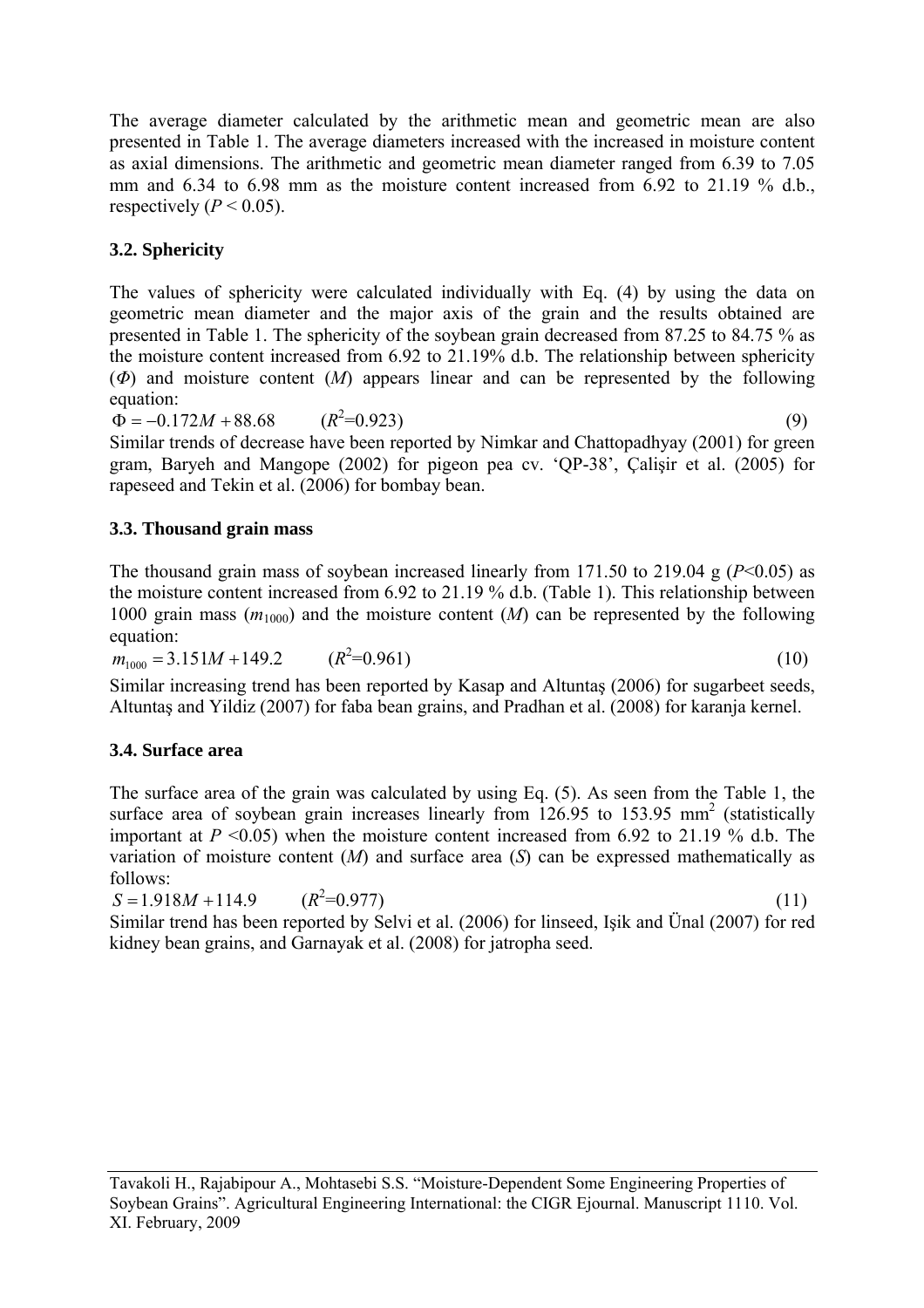| Moisture | Axial dimensions, |                         |                   | Average diameters, |                   | Sphericity, | Surface area. | Bulk density,        | True density, | Porosity, | Angle of   | 1000 grain |
|----------|-------------------|-------------------------|-------------------|--------------------|-------------------|-------------|---------------|----------------------|---------------|-----------|------------|------------|
| content  | (mm)              |                         |                   | (mm)               |                   | $(\%)$      | $\text{mm}^2$ | (kg/m <sup>3</sup> ) | $(kg/m^3)$    | $(\%)$    | repose (°) | Mass(g)    |
| d.b.%    | Length,           | width,                  | Thickness,        | Arithmetic         | Geometric         |             |               |                      |               |           |            |            |
|          | L                 | $\ensuremath{\text{W}}$ | T                 | mean, Da           | mean, Dg          |             |               |                      |               |           |            |            |
| 6.92     | 7.27a             | 6.48a                   | 5.41 a            | 6.39a              | 6.34a             | 87.25 a     | 126.95 a      | 650.95 a             | 1147.86 a     | 43.29a    | 24.56a     | 171.50 a   |
|          | $(0.58)*$         | (0.49)                  | (0.49)            | (0.48)             | (0.48)            | (3.03)      | (19.23)       | (2.14)               | (3.32)        | (0.35)    | (1.29)     | (1.47)     |
| 11.63    | 7.67 <sub>b</sub> | 6.69 <sub>b</sub>       | 5.64 <sub>b</sub> | 6.66 <sub>b</sub>  | 6.61 <sub>b</sub> | 86.87 a     | 138.18 b      | 640.83 b             | 1137.70 b     | 43.67 a   | 25.57a     | 188.01 b   |
|          | (0.55)            | (0.49)                  | (0.60)            | (0.51)             | (0.52)            | (2.85)      | (21.66)       | (2.63)               | (3.18)        | (0.07)    | (0.51)     | (1.99)     |
| 16.42    | 7.91c             | 6.93c                   | 5.90c             | 6.91c              | 6.86c             | 86.18 a     | 148.53 c      | 630.97 c             | 1131.07 bc    | 44.21 b   | 27.60 b    | 195.41 c   |
|          | (0.53)            | (0.42)                  | (0.44)            | (0.42)             | (0.42)            | (3.32)      | (18.11)       | (2.94)               | (3.73)        | (0.08)    | (0.53)     | (3.02)     |
| 21.19    | 8.25d             | 6.97c                   | 5.94c             | 7.05c              | 6.98c             | 84.75 b     | 153.95 c      | 625.36c              | 1126.43 c     | 44.48 b   | 29.93c     | 219.04 d   |
|          | (0.56)            | (0.48)                  | (0.49)            | (0.45)             | (0.45)            | (3.20)      | (19.83)       | (2.19)               | (1.69)        | (0.11)    | (1.01)     | (3.64)     |

|  |  |  | Table 1. Physical properties of soybean grains at different moisture contents |  |
|--|--|--|-------------------------------------------------------------------------------|--|
|  |  |  |                                                                               |  |

\*Values in parentheses represent standard deviation. Values in the same columns followed by different letters (a-d) are significantly different (*P*<0.05).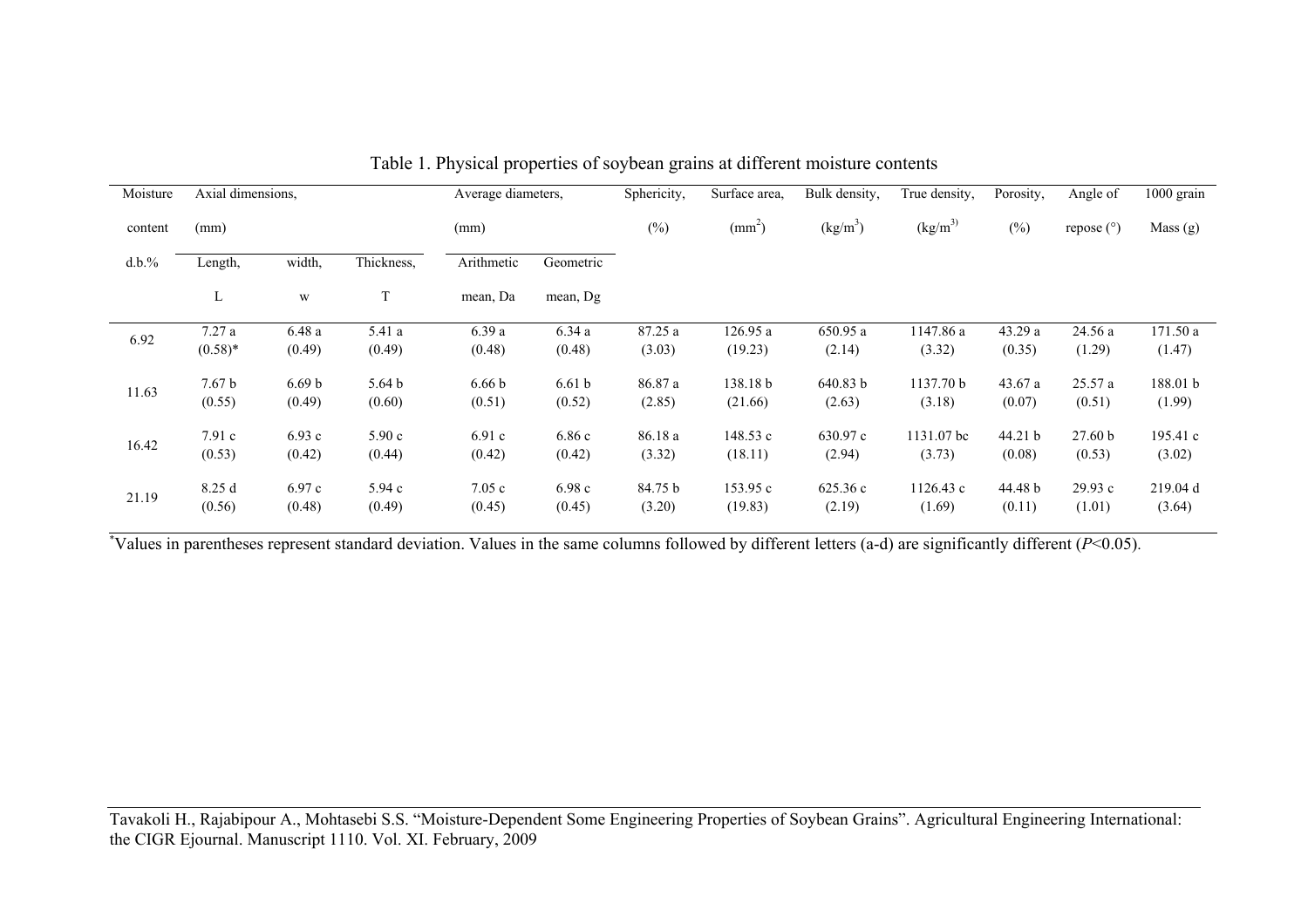## **3.5. Bulk density**

The grains bulk density at different moisture levels varied from 650.95 to 625.36 kg/m<sup>3</sup> ( $P$  < 0.05) (Fig. 4) and indicated a decrease in bulk density with an increase in moisture content from 6.92 to 21.19 % d.b. This was due to the fact that an increase in mass owing to moisture gain in the sample was lower than accompanying volumetric expansion of the bulk (Pradhan et al., 2008). The bulk density  $(\rho_b)$  of the grains was found to have the following linear relationship with the moisture content (*M*):

 $\rho_b = -1.819M + 662.5$  ( $R^2 = 0.984$ )  $=0.984$  (12)

Similar decreasing trend in bulk density has been reported by Yalçin et al. (2007) for pea seed, Altuntaş and Demirtola (2007) for some legumes seeds, Garnayak et al. (2008) for jatropha seed and Pradhan et al. (2008) for karanja kernel.

## **3.6. True density**

The true density of soybean grains at different moisture contents varied from 1147.86 to 1126.43 kg/m<sup>3</sup>, (Fig. 4). The effect of moisture content on true density of the grains showed a decrease with increasing moisture content. The moisture (*M*) dependence of the true density  $(\rho_t)$  was described by a linear equation as follows:

 $\rho_t = -1.489M + 1156$  ( $R^2 = 0.969$ )  $=0.969$  (13)

Although the results were similar to those reported by Sacilik et al. (2003) for hemp seed, Yalçin et al. (2007) for pea seed, Cetin (2007) for barbunia bean seed and Altuntaş and Demirtola (2007) for some legumes seeds, a different trend was reported by Altuntaş and Yildiz (2007) for faba bean grains, Garnayak et al. (2008) for jatropha seed and Pradhan et al. (2008) for karanja kernel.

## **3.7. Porosity**

Porosity was calculated through Eq. (6) by using the data on bulk and true densities of the soybean grain. The variation of porosity depending upon moisture content is shown in Fig. 4. The porosity was found to increase linearly from 43.29 to 44.48 % (*P*<0.05) in the specified moisture levels. As seen in Fig. 4, both bulk and true densities of soybean grains decreased with increase in moisture content, whereas the porosity increased. This was due to the fact that a decrease in the true density was lower than decreasing of the bulk density. The relationship between porosity  $(\varepsilon)$  value and the moisture content  $(M)$  of the grains was obtained as:  $\varepsilon = 0.086M + 42.70$  (*R*<sup>2</sup>=0.985) (14)<br>Yalcin and Özarslan (2004), Altuntas and Yildiz (2007), Garnayak et al. (2008) and Pradhan et al. (2008) reported similar trends in case of vetch seeds, faba bean grains, jatropha seed and karanja kernel, respectively.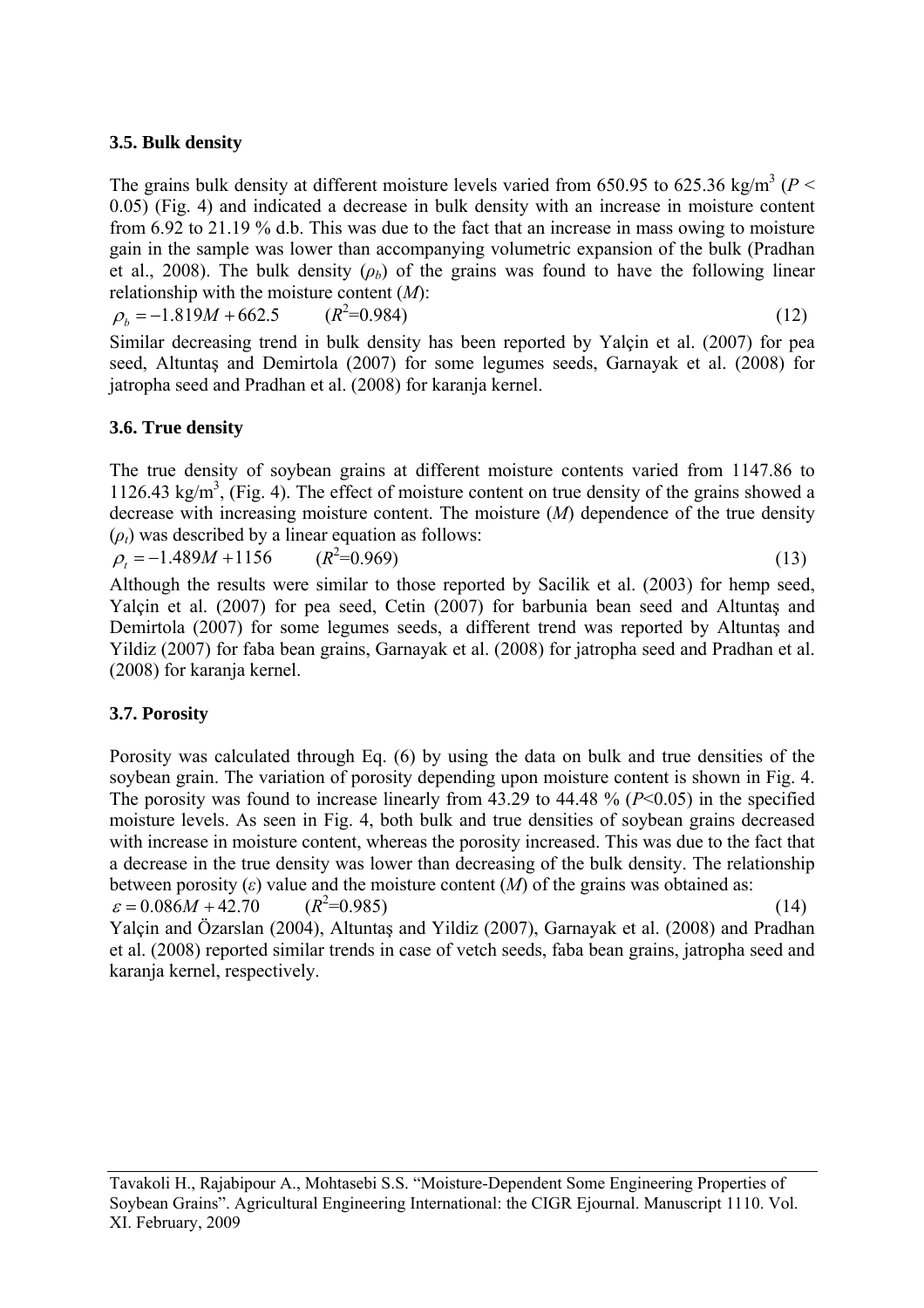

Figure 4. Variation of bulk density, true density and porosity of soybean grain with moisture content. ( $\blacktriangle$ ) True Density; ( $\blacktriangleright$ ) Bulk Density; ( $\blacklozenge$ ) Porosity.

### **3.8. Angle of Repose**

The experimental results for the angle of repose with respect to moisture content are shown in Table 1. The values were found to increase from  $24.56^{\circ}$  to  $29.93^{\circ}$  ( $P < 0.05$ ) in the moisture range of 6.92–21.19 % d.b. This increasing trend of angle of repose with moisture content occurs because surface layer of moisture surrounding the particle hold the aggregate of grain together by the surface tension (Pradhan et al., 2008). The values of the angle of repose (*θ*) for soybean grain bear the following relationship with its moisture content (*M*):

 $heta = 0.381M + 21.56$   $(R^2 = 0.973)$  (15) These results were similar to those reported by Kasap and Altuntaş (2006), Altuntaş and Yildiz (2007), Garnayak et al. (2008), and Pradhan et al. (2008), for sugarbeet seeds, faba bean grains, jatropha seed and karanja kernel, respectively.

### **3.9. Static coefficient of friction**

The static coefficients of friction of soybean grain on three surfaces (plywood, glass and galvanized iron sheet) against moisture content in the range of 6.92-21.19 % d.b. are presented in Fig. 5. It was observed that the static coefficient of friction increased linearly with increase in moisture content for all contact surfaces. The reason for the increased friction coefficient at higher moisture content may be owing to the water present in the grain offering a cohesive force on the surface of contact (Garnayak et al., 2008). Increases of 25.83, 17.54 and 16.37 % were recorded in the case of plywood, glass and galvanized iron sheet, respectively, as the moisture content increased from 6.92 to 21.19 % d.b. At all moisture content, the maximum friction was offered by plywood, followed by galvanized iron sheet and glass surface. The least static coefficient of friction may be owing to smoother and more polished surface of the glass compared to the other materials used. Plywood also offered the maximum friction for pigeon pea, gram, rape seed, neem nut, Jatropha seed and karanja kernel and the coefficient of friction increased with the moisture content (Shepherd and Bhardwaj

Tavakoli H., Rajabipour A., Mohtasebi S.S. "Moisture-Dependent Some Engineering Properties of Soybean Grains". Agricultural Engineering International: the CIGR Ejournal. Manuscript 1110. Vol. XI. February, 2009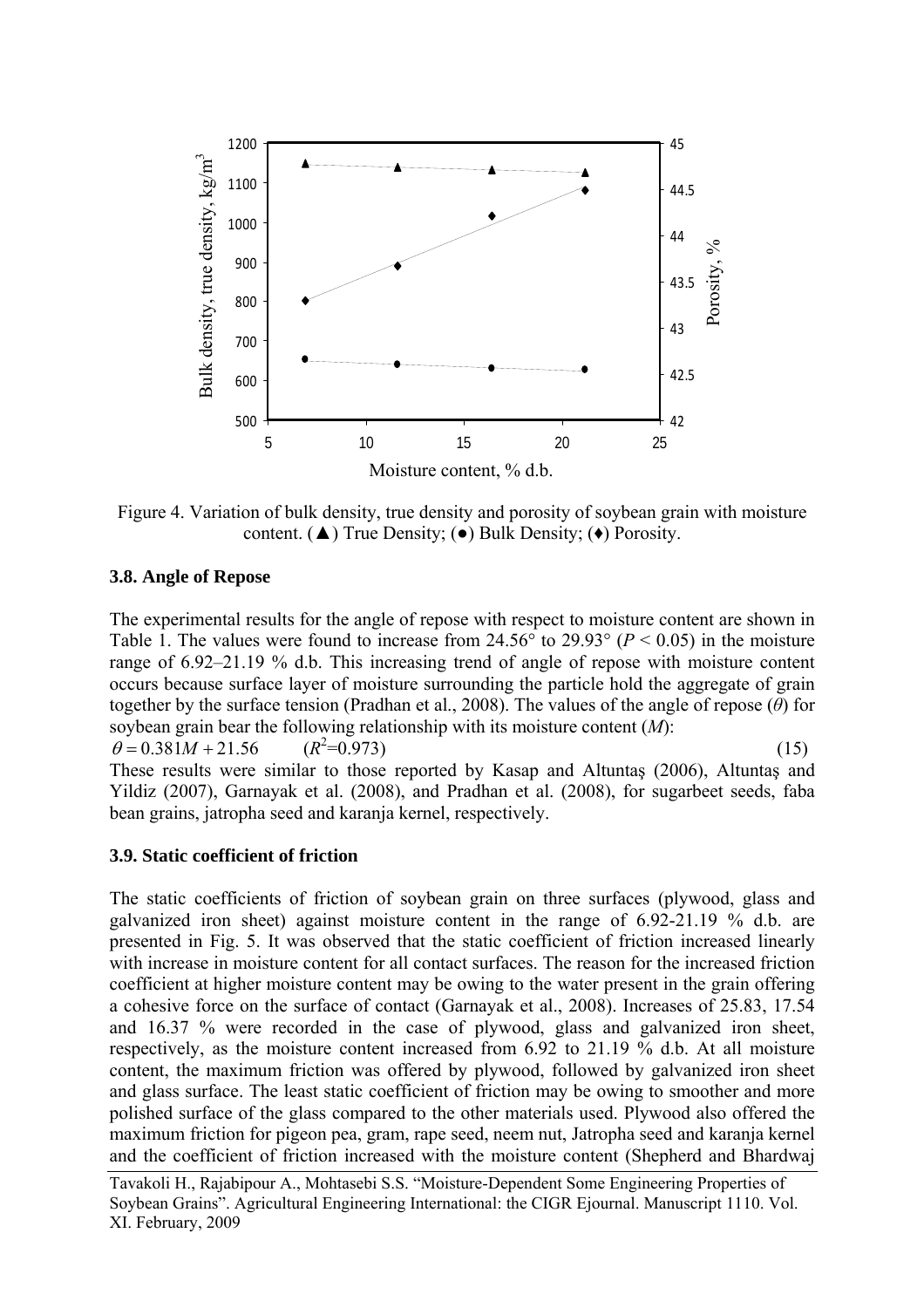1986; Dutta et al., 1988; Kulkelko et al., 1988; Visvanathan et al., 1996; Garnayak et al., 2008; Pradhan et al., 2008). The relationships between static coefficient of friction (*μ*) and the moisture content (*M*) on plywood (*wd*), glass (*gl*) and galvanized iron sheet (*gi*) can be represented by the following equations:

$$
\mu_{wd} = 0.005M + 0.242 \qquad (R^2 = 0.926)
$$
\n
$$
\mu_{gl} = 0.003M + 0.233 \qquad (R^2 = 0.852)
$$
\n
$$
\mu_{gl} = 0.003M + 0.253 \qquad (R^2 = 0.961)
$$
\n(18)



Figure 5. Effect of moisture content on static coefficient of friction of soybean grain against various surfaces. (■) Wood, (■) Glass, (■) Galvanized Iron Sheet.

### **3.10. Rupture force**

The forces required to initiate grain rupture for loading along the thickness at different moisture contents are presented in Fig. 6. It can be observed from the Fig. 6 that the rupture force decreased as the moisture content increased from 6.92 to 21.19 % d.b. The rupture force values ranged from 270.66 to 191.09 N  $(P< 0.05)$ . As seen in Fig. 6, the lower rupturing forces were obtained at higher moisture contents. This might have resulted from the fact that the soybean grain might have soft texture at high moisture content (Altuntaş and Yildiz, 2007). The relationship between moisture content (*M*) and rupture force (*F*) of soybean grain can be expressed mathematically as follows:

$$
F = -0.277M^2 + 2.321M + 267.2 \qquad (R^2 = 0.997)
$$
 (19)

The results are similar to those reported by Olaniyan and Oje (2002) for shea nut, Vursavus and Özgüven (2004) for apricot pit and Altuntaş and Yildiz (2007) for faba bean grains.

Tavakoli H., Rajabipour A., Mohtasebi S.S. "Moisture-Dependent Some Engineering Properties of Soybean Grains". Agricultural Engineering International: the CIGR Ejournal. Manuscript 1110. Vol. XI. February, 2009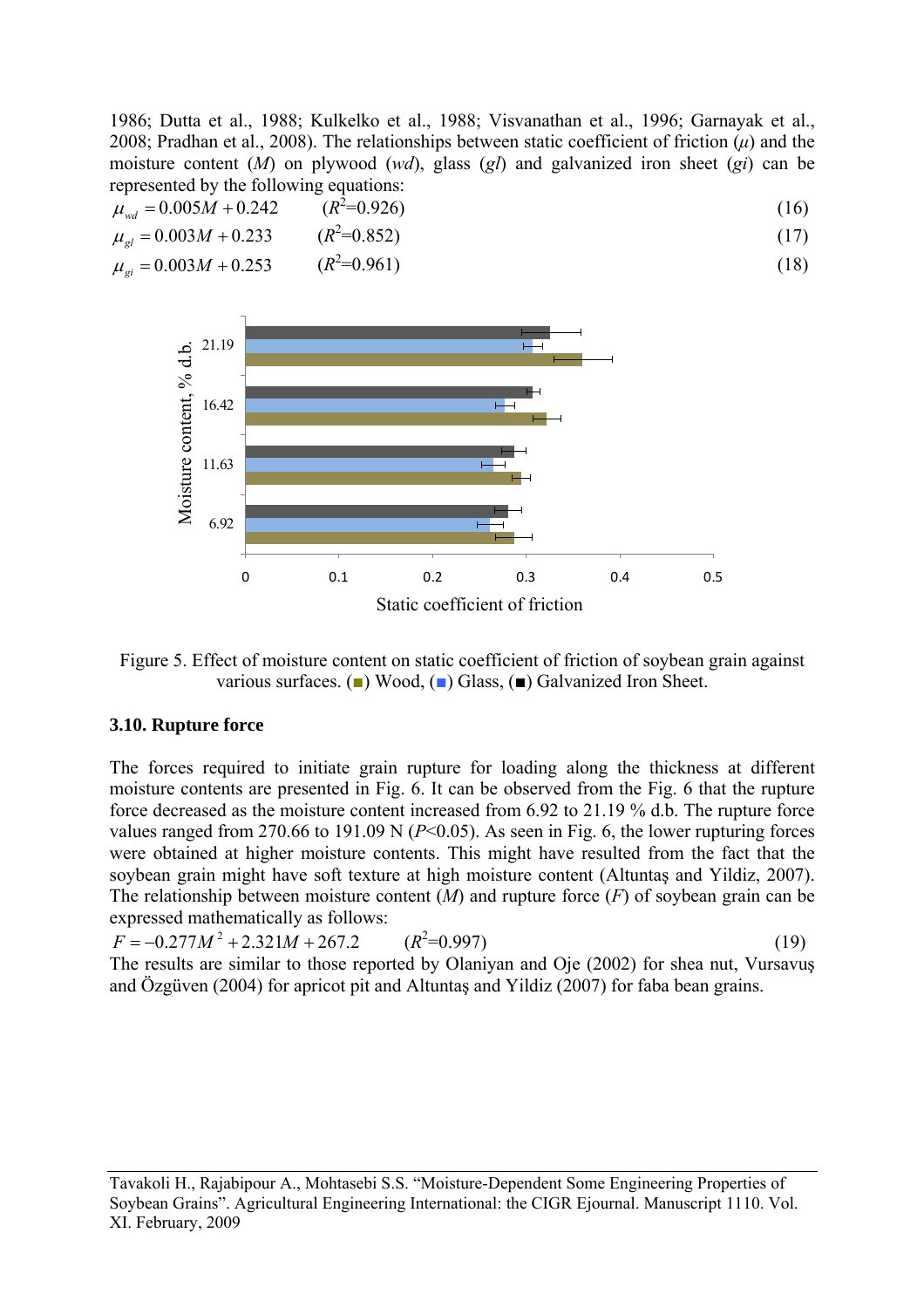

Figure 6. Effect of moisture content on rupture force of soybean grain.

#### **3.11. Rupture energy**

The results for the rupture energy are presented in Fig. 7. The rupture energy values increased from 318.34 to 376.68 mJ ( $P<0.05$ ) as the moisture content increased from 6.92 to 21.19 % d.b. At the lower moisture levels, the rupture energy was low and vice versa. The relationship between moisture content (*M*) and rupture energy (*E*) of soybean grain can be represented by the following equation:

 $E = -0.336M^2 + 13.38M + 242.9$  ( $R^2 = 0.988$ )  $E = -0.336M^2 + 13.38M + 242.9$   $(R^2=0.988)$  (20)<br>The results are similar to those reported by Oloso and Clarke (1993) for cashew nuts, Güner et al. (2003) for hazelnut and Altuntaş and Yildiz (2007) for faba bean grains.



Figure 7. Effect of moisture content on rupture energy of soybean grain.

Tavakoli H., Rajabipour A., Mohtasebi S.S. "Moisture-Dependent Some Engineering Properties of Soybean Grains". Agricultural Engineering International: the CIGR Ejournal. Manuscript 1110. Vol. XI. February, 2009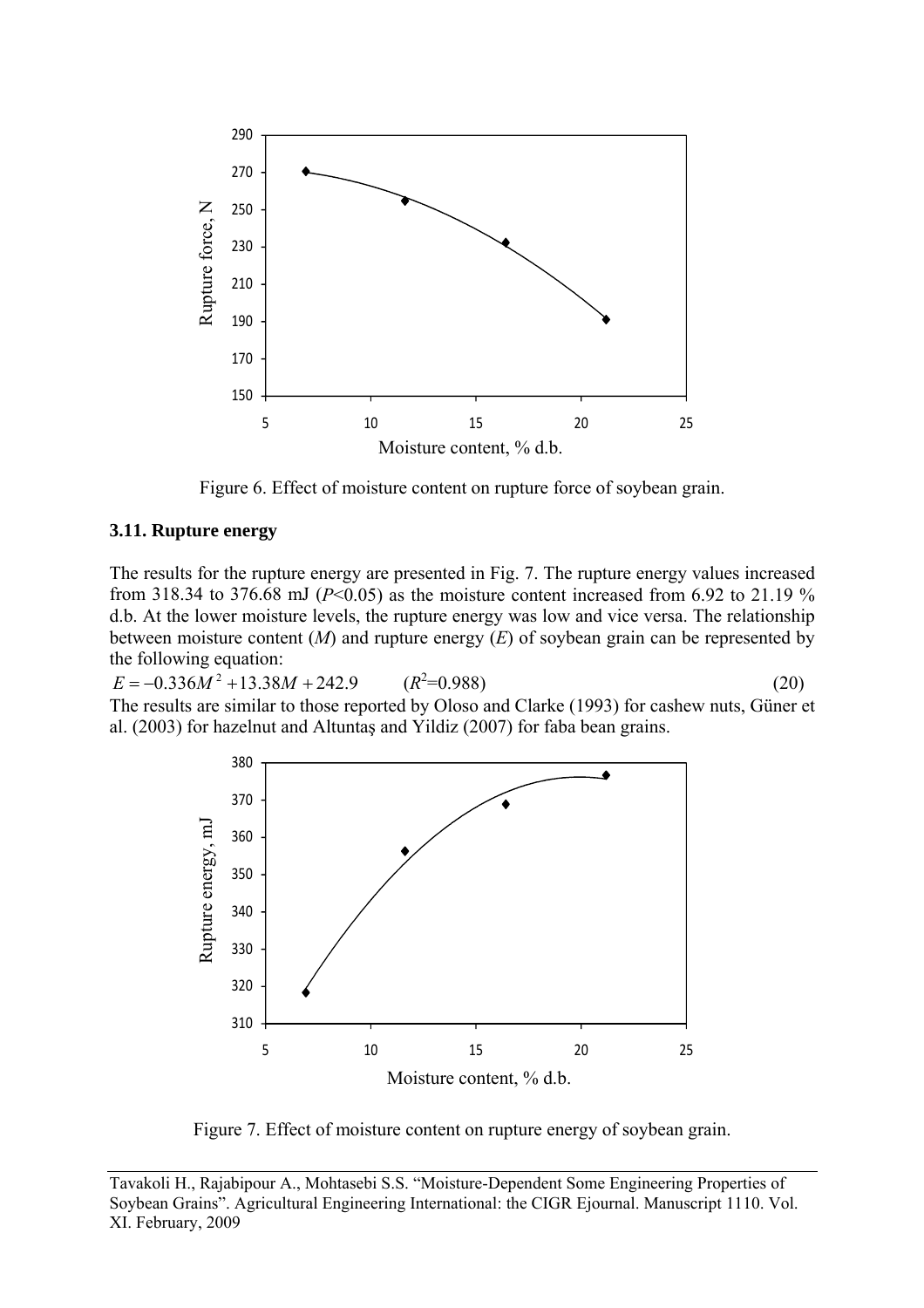### **4. CONCLUSIONS**

The following conclusions are drawn from the investigation on physical and mechanical properties of soybean grains for moisture content range of 6.92 to 21.19 % d.b.

The average length, width, thickness, geometric mean diameter, thousand grain mass, angle of repose and surface area of soybean grains ranged from 7.27 to 8.25 mm, 6.48 to 6.97 mm, 5.41 to 5.94 mm, 6.34 to 6.98 mm, 171.50 to 219.04 g, 24.56° to 29.93° and 126.95 to 153.95 mm<sup>2</sup>, respectively. The sphericity was found to decrease from 87.25 to 84.75 % in the moisture range of 6.92 to 21.19 % d.b. As the moisture content increased from 6.92 to 21.19 % d.b., the bulk density and true density decreased from  $650.95$  to  $625.36$  kg/m<sup>3</sup>, 1147.86 to 1126.43 kg/m<sup>3</sup>, respectively, while the porosity increased from 43.29 to 44.48 %. The static coefficient of friction increased for all three surfaces, namely, plywood (0.287-0.361, 25.83 %), glass (0.262-0.307, 17.54 %) and galvanized iron sheet (0.280-0.326, 16.37 %) as the moisture content increased from 6.92 to 21.19 % d.b. The rupture force decreased from 270.66 to 191.09 N, while the rupture energy increased from 318.34 to 376.68 mJ, as the moisture content increased from 6.92 to 21.19 % d.b. Differences between all values were statistically important at *P*<0.05.

### **5. ACKNOWLEDGEMENTS**

The authors would like to thank the University of Tehran for providing the laboratory facilities and financial support for this project. The authors are also grateful to Mahmoud Tavakoli, Hossein Kiani and Mahdi Ghasemi for their helps.

#### **6. REFERENCES**

- Altuntaş, E. and H. Demirtola. 2007. Effect of moisture content on physical properties of some grain legume seeds. *N. Z. J. Crop Horticulture Science,* 35(4), 423–433.
- Altuntaş, E. and M. Yildiz. 2007. Effect of moisture content on some physical and mechanical properties of faba bean (*Vicia faba* L.) grains. *Journal of Food Engineering,* 78, 174–183.
- Altuntaş, E., E. Özgöz, and Ö.F. Taser. 2005. Some physical properties of fenugreek (*Trigonella foenum-graceum* L.) seeds. *Journal of Food Engineering,* 71, 37–43.
- Amin, M.N., M.A. Hossain, and K.C. Roy. 2004. Effects of moisture content on some physical properties of lentil grains. *Journal of Food Engineering,* 65, 83–87.
- ASAE. 2006a. Compression test of food materials of convex shape. S368.4, 609-616.
- ASAE. 2006b. Moisture Measurement—Unground Grain and Seeds. S352.2, 606.
- Baryeh, E.A. and B.K. Mangope. 2002. Some physical properties of QP-38 variety pigeon pea. *Journal of Food Engineering,* 56, 59–65.
- Braga, G.C., S.M. Couto, T. Hara, and J.T.P.A. Neto. 1999. Mechanical behaviour of macadamia nut under compression loading. *Journal of Agricultural Engineering Research,*  72, 239–245.
- Çalişir, S., T. Marakoğlu, H. Öğüt, and Ö. Öztürk. 2005. Physical properties of rapeseed (*Brassica napus oleifera* L.). *Journal of Food Engineering,* 69, 61-66.
- Cetin, M. 2007. Physical properties of barbunia bean (*Phaseolus vulgaris* L. cv. 'Barbuniz') seed. *Journal of Food Engineering,* 80, 353–358.

Tavakoli H., Rajabipour A., Mohtasebi S.S. "Moisture-Dependent Some Engineering Properties of Soybean Grains". Agricultural Engineering International: the CIGR Ejournal. Manuscript 1110. Vol. XI. February, 2009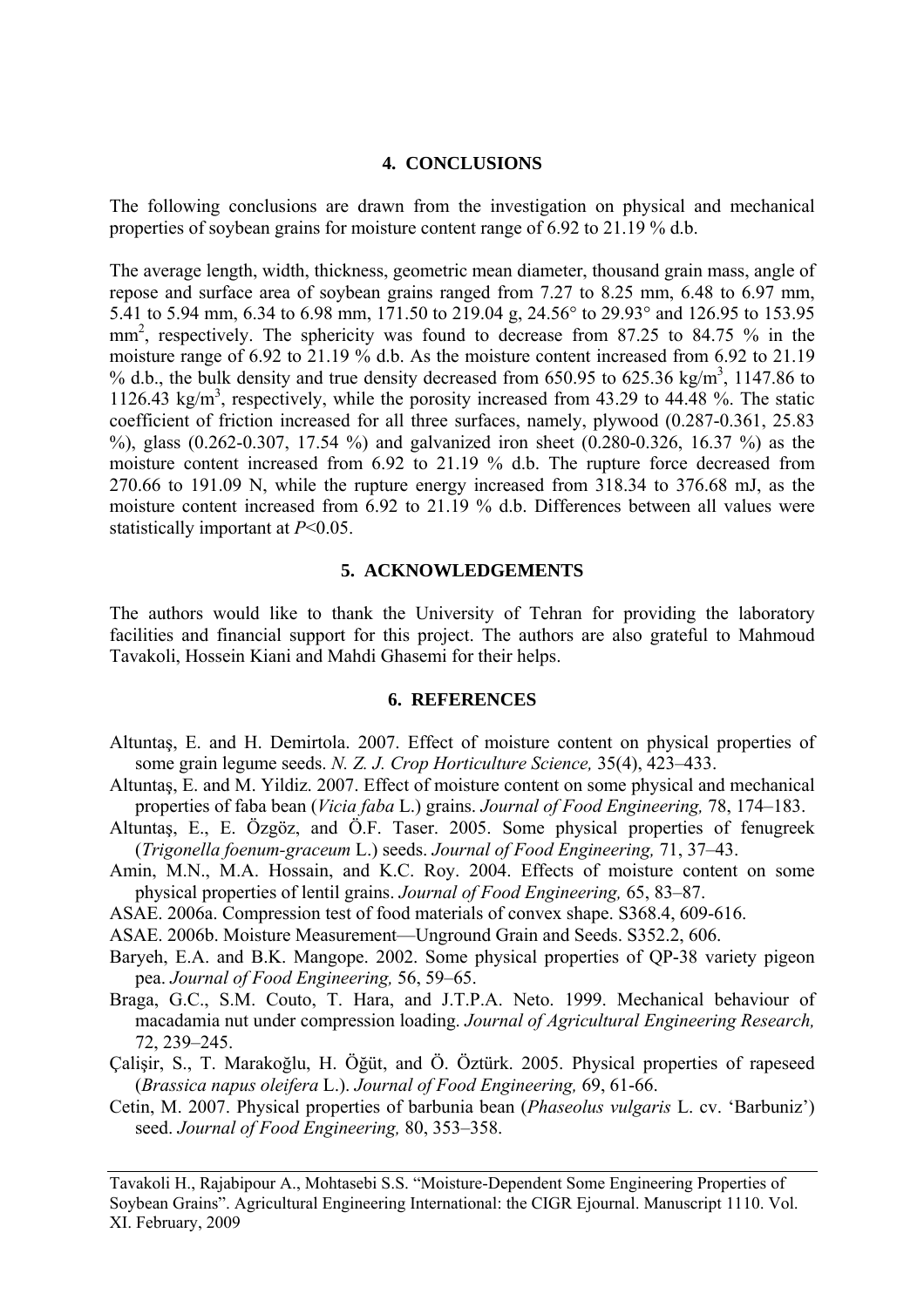- Coşkun, M.B., I. Yalçin, and C. Özarslan. 2005. Physical properties of sweet corn seed (*Zea mays saccharata Sturt*.). *Journal of Food Engineering,* 74 (4), 523–528.
- Dutta, S.K., V.K. Nema, and R.K. Bhardwaj. 1988. Physical properties of gram. *Journal of Agricultural Engineering Research,* 39, 259–268.
- FAO. 2007. FAOSTAT database. <http://faostat.fao.org/faostat/>(accessed: 11 Dec., 2008).
- Garnayak, D.K., R.C. Pradhan, S.N. Naik, and N. Bhatnagar. 2008. Moisture-dependent physical properties of Jatropha seed (*Jatropha curcas* L.). *Industrial Crops and Products,* 27, 123–129.
- Ghasemi Varnamkhasti, M., H. Mobli, A. Jafari, A.R. Keyhani, M. Heidari Soltanabadi, S. Rafiee, and K. Kheiralipour. 2008. Some physical properties of rough rice (*Oryza Sativa*) grain. *Journal of Cereal Science*, 47, 496-501.
- Güner, M., E. Duysun, and İ.G. Dursun. 2003. Mechanical behaviour of hazelnut under compression loading. *Biosystems Engineering,* 85(4), 485–491.
- Işik, E. and H. Ünal. 2007. Moisture-dependent physical properties of white speckled red kidney bean grains. *Journal of Food Engineering,* 82, 209–216.
- Kasap, A. and E. Altuntaş. 2006. Physical properties of monogerm sugarbeet (*Beta vulgaris*  var. *altissima*) seeds. *N. Z. J. Crop Horticulture Science,* 34, 311–318.
- Kulkelelko, D.A., D.S. Jayas, N.D.G. White, and M.G. Britton. 1988. Physical properties of canola (rape seed) meal. *Canadian Agricultural Engineering,* 30 (1), 61–64.
- Mohsenin, N.N. 1970. Physical Properties of Plant and Animal Materials. *Gordon and Breach Science Publishers*, New York.
- Nimkar, P.M. and P.K. Chattopadhyay. 2001. Some physical properties of green gram. *Journal of Agricultural Engineering Research,* 80 (2), 183–189.
- Olajide, J.D. and J.C. Igbeka. 2003. Some physical properties of groundnut kernels. *Journal of Food Engineering,* 58, 201–204.
- Olaniyan, A.M. and K. Oje. 2002. Some aspect of the mechanical properties of shea nut. *Biosystems Engineering,* 81, 413–420.
- Oloso, A.O. and B. Clarke. 1993. Some aspects of strength cashew nuts. *Journal of Agricultural Engineering Research,* 55, 27–43.
- Perkins, E. 1995. Composition of soybeans and soybean products. *Practical Handbook of Soybean Processing and Utilization*, Erickson, E.R., Ed., AOCS Press, Champaign, IL.
- Pradhan, R.C., S.N. Naik, N. Bhatnagar, and S.K. Swain. 2008. Moisture-dependent physical properties of Karanja (*Pongamia pinnata*) kernel. *Industrial Crops and Products,* 28(2), 155-161.
- Razavi, S. and E. Milani. 2006. Some physical properties of the watermelon seeds. *Africian Journal of Agricultural Research,* 13, 65–69.
- Sacilik, K., R. Ozturk, and R. Keskin. 2003. Some physical properties of hemp seed. *Biosystems Engineering,* 86 (2), 191–198.
- Saiedirad, M.H., A. Tabatabaeefar, A. Borghei, M. Mirsalehi, F. Badii, and M. Ghasemi Varnamkhasti. 2008. Effects of moisture content, seed size, loading rate and seed orientation on force and energy required for fracturing cumin seed (Cuminum cyminum Linn.) under quasi-static loading. *Journal of Food Engineering,* 86 (4), 565-572.
- Selvi, K.C., Y. Pinar, and E. Yeşiloğlu. 2006. Some physical properties of linseed. *Biosystems Engineering,* 95 (4), 607–612.
- Shepherd, H. and R.K. Bhardwaj. 1986. Moisture dependent physical properties of pigeonpea. *Journal of Agricultural Engineering Research,* 35, 227–234.
- Tabatabaeefar, A. 2003. Moisture-dependent physical properties of wheat. *International Agrophysics*, 17, 207–211.

Tavakoli H., Rajabipour A., Mohtasebi S.S. "Moisture-Dependent Some Engineering Properties of Soybean Grains". Agricultural Engineering International: the CIGR Ejournal. Manuscript 1110. Vol. XI. February, 2009